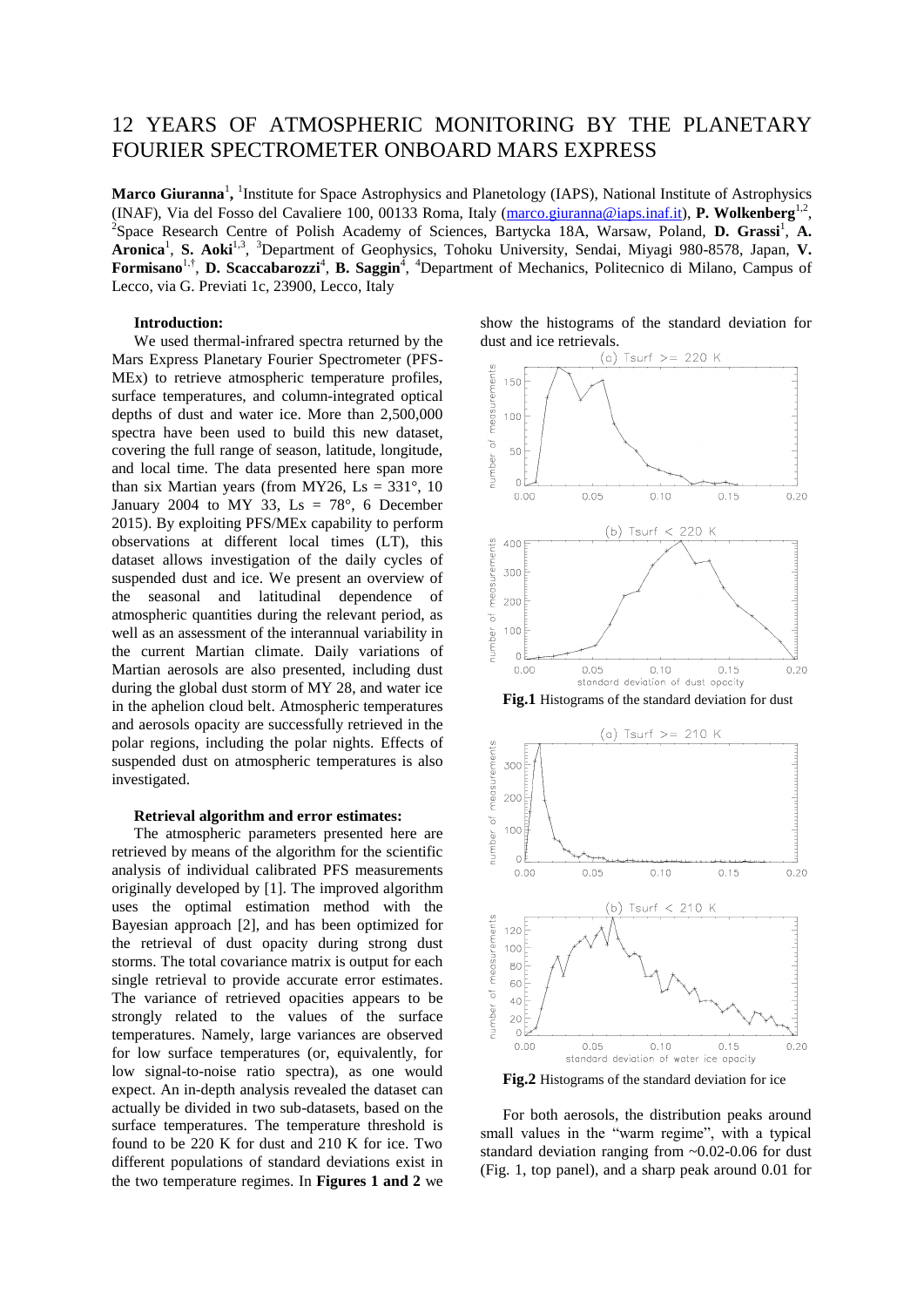water ice (Fig. 2, top panel). On the other hand, in the "cold regime" the distribution's peak is observed at larger values, with a typical standard deviation of  $\sim$ 0.11 for dust (Fig. 1, bottom panel), and 0.06 or lower for water ice (Fig. 2, bottom panel).

# **The dataset:**

In **Figure 3** we present the dataset of retrieved parameters for more than 6 full MYs. Repeatable patterns are observed every year for each of the retrieved quantities. A global dust storm occurred in MY 28. In contrast to a typical Martian year, the maximum of dust activity in this year occurs later, at  $\sim$  Ls = 270 $\degree$ , when zonally-averaged dust opacity exceeds 2 and atmospheric temperatures at 0.5 mb are about 30 degrees higher than the other years, where regional dust storm regularly occur. The strongest regional dust storm is observed in MY 29, in middle and polar latitude regions of both hemispheres.



**Fig.3** Zonal-mean atmospheric temperatures at 0.5 mbar (top), dust opacity (middle), and ice opacity (bottom) as a function latitude and Ls

*Successful retrieval of dust and ice opacity in the polar regions.* PFS observations allow the retrieval of atmospheric parameters in the polar regions, including the polar nights, where some of the most striking features are observed. In **Figure 4 and 5** we show the seasonal evolution of aerosols (average of full dataset, except data in the MY28 GDS). A region of extremely dust clear air generally separates the dust in the winter tropics from aerosol in the winter high latitudes (Fig. 4). This feature repeats every year in both hemispheres and has also been observed by MCS [3]. It cannot be reproduced by GCM models and a full explanation is still missing. An apparent increase of dust opacity is always observed at winter solstices in both polar regions. Also observed by MCS [3], this is likely  $CO<sub>2</sub>$  clouds retrieved as dust. The PFS retrieved water ice opacity in the polar regions reveals spatial and seasonal features that have not been observed before

(Fig. 5) and cannot be reproduced by current models, including recent implementations with improved microphysics and radiatively active ice clouds [4].



**Fig.4** Seasonal evolution of dust opacity



**Fig.5** Seasonal evolution of ice opacity

*Climate, circulation and interannual variability.* The spatial and temporal coverage of this dataset allows detailed analysis of the Martian climate and circulation. With six MYs currently covered by PFS observations, investigation of interannual variability of mean atmospheric parameters is also possible. The zonal-mean temperatures repeats very similarly on Mars each years, although interannual variations ranging from several up to tens of degrees can be observed (**Fig.6**).



Fig.6 Zonal-mean temperatures for bins of 60<sup>°</sup> Ls. The logarithmic vertical scale is both for pressure and dust opacity (black solid line).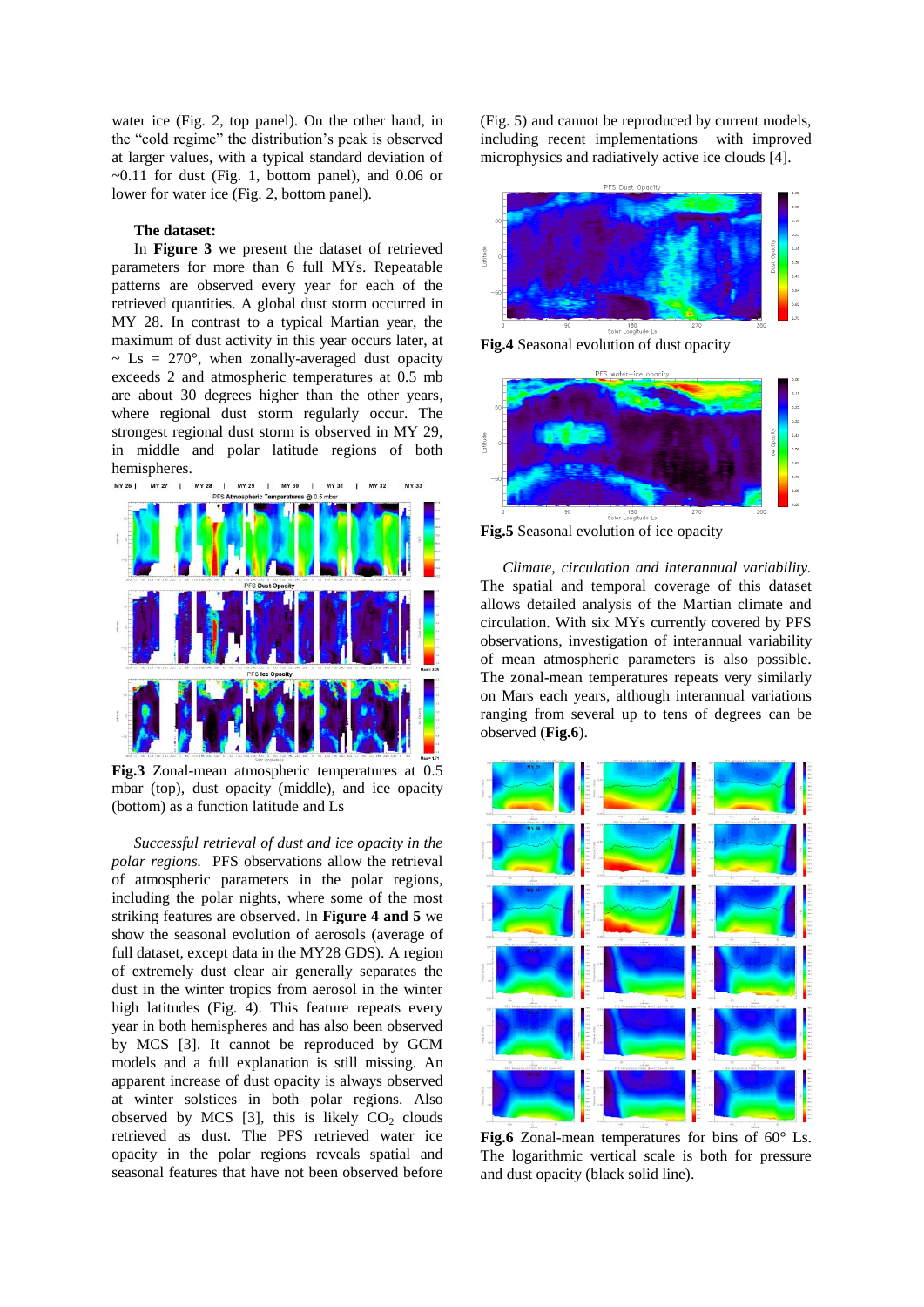Such variations are often, although not exclusively, related to the overall dust content in the Martian atmosphere in the different years. Around the solstices (Ls =  $90^{\circ}$  and  $270^{\circ}$ , mid column in **Fig.6**), the atmospheric temperatures increase toward the pole at all levels in the summer hemisphere. The polar warming, caused by the adiabatic heating of air in the descending branch of the Hadley cell, is much stronger in the northern hemisphere then in the southern one. Being close to the time of perihelion  $(Ls = 251^{\circ})$ , the Southern-hemisphere summer atmosphere shows much warmer temperatures than the Northern-hemisphere summer one. The thermal structure during the two equinox periods ( $\text{Ls} = 0^{\circ}$ ) and 180° is nearly symmetric about the equator. This is a clear evidence of two main Hadley cells occurring on Mars in these periods. The region of extremely dust clear air appears to be located around the low-latitude periphery of the northern polar vortex.

*Effects of dust on atmospheric temperatures.* In **Figure 7** we compare atmospheric temperatures registered during the global dust storm event of MY28 with the temperatures observed for a typical Martian year (e.g., MY 30), when regional dust storms occur in the same range of Ls (240-300°).



**Fig.7** Effect of MY28 dust storm on temperatures.

The atmosphere is strongly heated up by absorption of solar radiation due to dust, as expected. During the planet-encircling dust storm of MY28, a net heating is observed for altitudes above the thickest dust layers, where the atmosphere is up to 28 K warmer than for a typical Martian year. However, the infrared radiative cooling rates due to dust cannot be overlooked in the lower altitudes within dusty atmosphere. Especially, at a dust storm event, cooling in the infrared regions is comparable to heating due to absorption of the incident solar radiation by dust, and the thermal structure of the Martian atmosphere is determined by the balance between heating and cooling caused by radiative effects of dust. Solar shielding by thick dust layers may also contribute to the cooling of the lower atmospheric layers. The region of maximum cooling corresponds to the region where maximum dust opacity is observed (0-30° S latitude; top and bottom panels of **Fig. 7**). Our result also indicates that even at out-of-storm events, cooling rate due to dust seems to have the same order as the magnitude of infrared radiative cooling due to  $CO<sub>2</sub>$  [6].

#### **Daily cycles of dust and ice:**

Contrary to TES and MCS data, the PFS dataset presented here allow us to investigate the daily variation of both ice and dust. Exploiting the non-Sun-synchronous nature of Mars Express orbit, PFS performed observations of Martian atmosphere at all local times .

*Dust.* The mean values of dust opacity during non-dusty seasons and during the global dust storm observed in 2007 will be presented as a function of local time for both hemispheres.

*Ice.* The aphelion cloud belt is composed of optically thin clouds that form above 10-15 km at low latitudes during northern spring and summer  $(Ls~50^{\circ}~135^{\circ};$  [5]). The clouds form in the ascending branch of Hadley circulation north of the equator. In **Figure 10** we show the spatial distribution of nighttime and daytime ice clouds in the aphelion cloud belt as observed by PFS. There are strong similarities in the spatial distributions of the clouds, although the night clouds have higher opacity and are more extensive than the day clouds. Numerical modeling suggests that the tides are strongly influenced by topography [7] (primarily by Tharsis and Olympus mons) and thus water ice clouds are mainly found near the topographic features.

The daily variation of ice opacity in aphelion cloud belt observed by PFS will also be presented.

#### **Conclusions:**

With unprecedented spatial and temporal coverage and details revealed, this dataset offers new challenges to the GCMs and, at the same time, a new reference for the MYs complementary to those observed by MGS-TES.